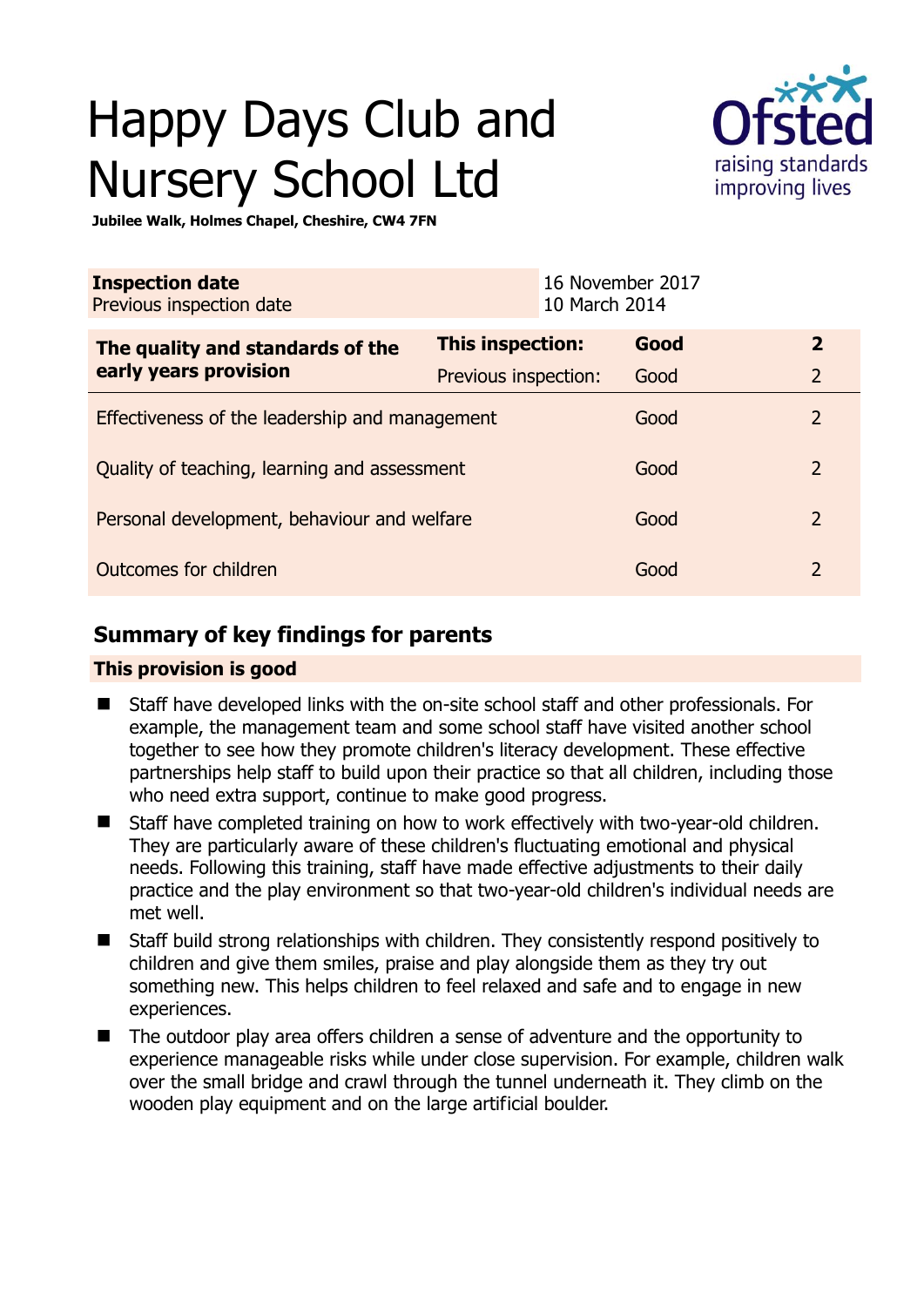#### **It is not yet outstanding because:**

- Staff do not consistently build on what children need to learn next to help them to achieve as much as possible in their learning.
- Staff do not provide enough opportunities for children to gain a greater awareness of how they differ from, or are similar to, other people.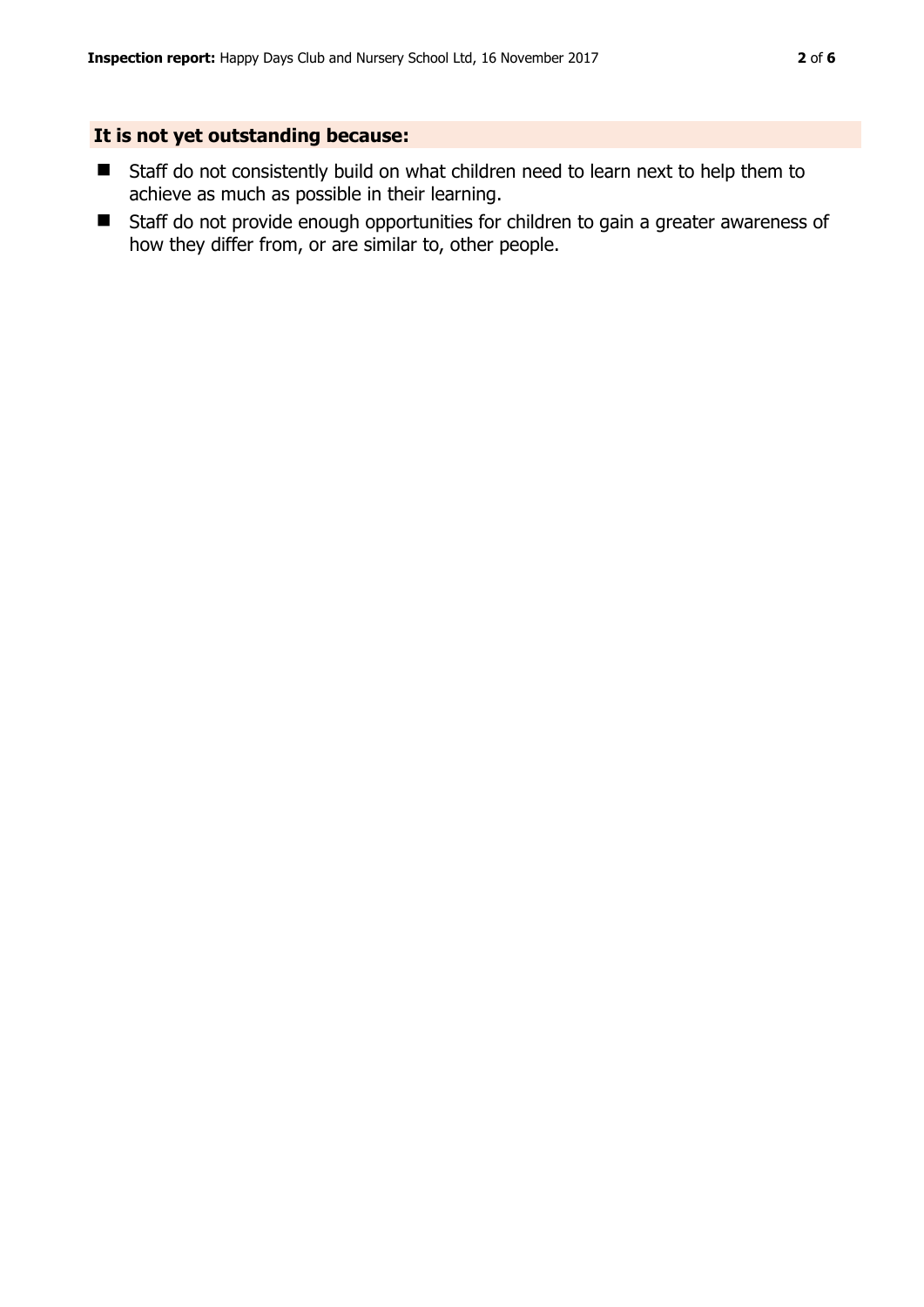### **What the setting needs to do to improve further**

#### **To further improve the quality of the early years provision the provider should:**

- build on what children need to learn next to help them to achieve as much as possible in their learning
- **P** provide children with more opportunities to build on their respect for, and understanding of, the similarities and differences between themselves and others in the wider community.

#### **Inspection activities**

- The inspector observed the quality of teaching during activities indoors and outdoors and assessed the impact this has on children's learning.
- The inspector evaluated staff assessments of children's progress and how they plan for children's next steps in learning.
- The inspector completed a joint observation of an activity with the owner.
- The inspector held a meeting with the owner. She looked at relevant documentation, such as children's records and evidence of the suitability of staff working in the setting.
- The inspector took account of the views of parents and children spoken to on the day and of information included in the setting's own parent survey.

#### **Inspector**

Linda Yates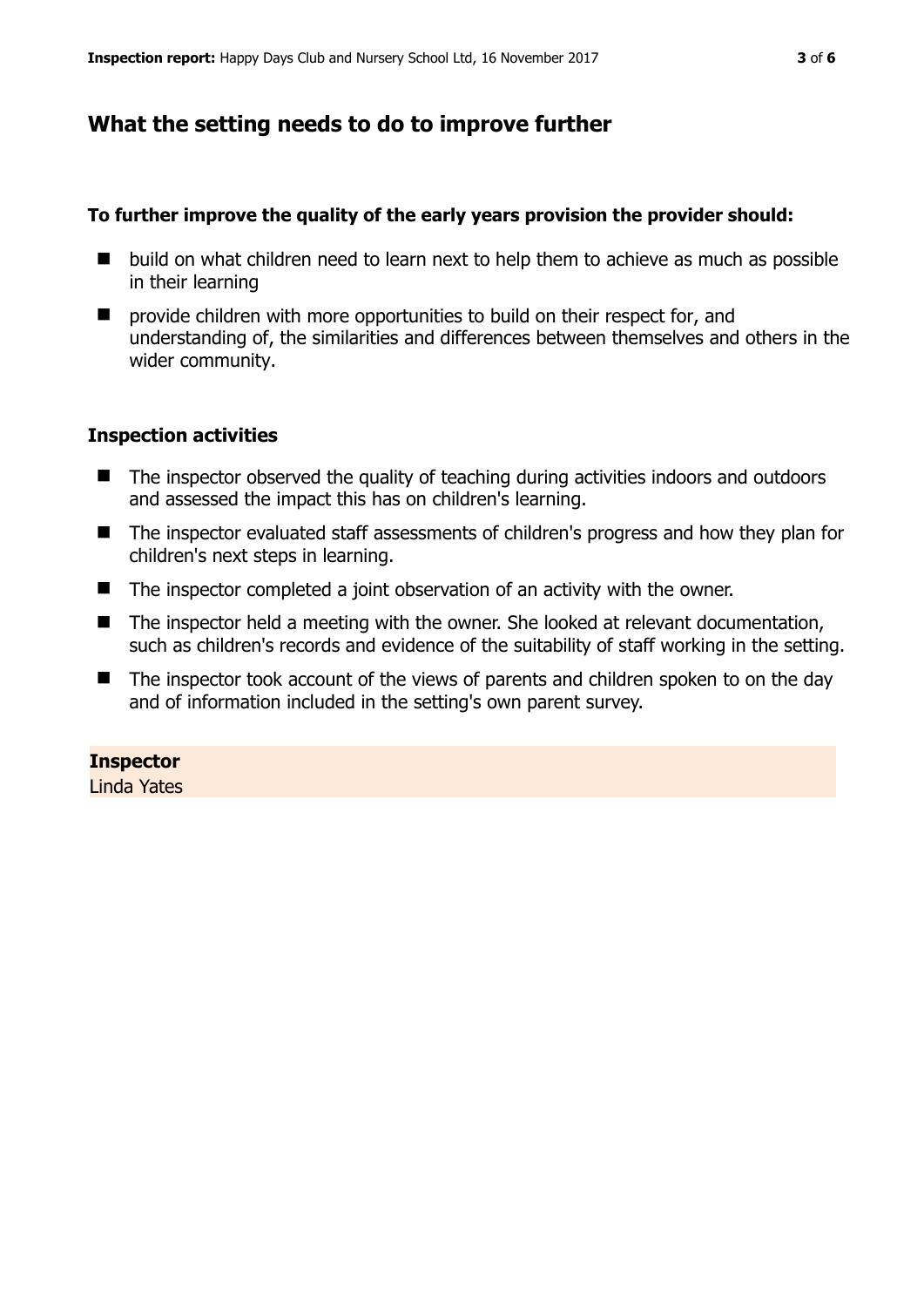## **Inspection findings**

#### **Effectiveness of the leadership and management is good**

The arrangements for safeguarding are effective. Staff understand their responsibility to safeguard children. They know the signs that would cause them concern about a child's welfare and the correct procedures to follow. The manager knows how to identify families who would benefit from additional help to keep their child healthy and safe. She understands how to help to make sure that these families receive additional support when necessary. The management team makes sure that each member of staff's practice is monitored and any training needs identified and addressed. This has a positive impact on the progress children make. The management team effectively analyses and reflects on the progress of individual and specific groups of children.

#### **Quality of teaching, learning and assessment is good**

Staff work with parents to identify what children know and can do when they first start at the setting. This helps to enhance parents' understanding of how their child's learning can be supported at home from the outset. Staff understand and use a wide range of effective teaching strategies. They make sure that the daily circle time provides children with opportunities to listen, think and reason. During such times, staff increase children's knowledge of the days of the week and the initial sounds in words. They also ask children questions to extend their thinking and vocabulary. Staff plan activities to promote children's mathematical development. For example, they encourage children to count fir cones and then identify the correct number. Staff extend this activity further by encouraging some children to work out how many more fir cones they need to get to a particular higher number. Staff prepare children well for the next stage in their learning, such as school.

#### **Personal development, behaviour and welfare are good**

Staff provide children with good opportunities to explore the natural world. For example, they have regular walks in the on-site forest school area and wild grass area where they investigate and discuss their findings. Snacks provided for children are nutritious and well balanced. Staff help children to familiarise themselves with the school environment. For example, children visit the on-site school to watch sports day and play in the school playground.

#### **Outcomes for children are good**

All children make good progress from their starting points. Children concentrate for long periods of time and are effective and motivated learners. Children wade into the middle of the shallow puddle outside and jump as high as they can. They look up and giggle with pure delight as they send droplets flying in all directions. Children enjoy show-and-tell sessions. They wait for their turn to stand up and share their toy brought from home with the group. Children confidently answer questions about their toy. They sit in a circle, listen to instructions and mould dough in their hands in time to the music. This type of activity helps to strengthen the small muscles in children's hands to enable them to develop their writing skills. Children demonstrate friendly behaviour and seek out others to share experiences with.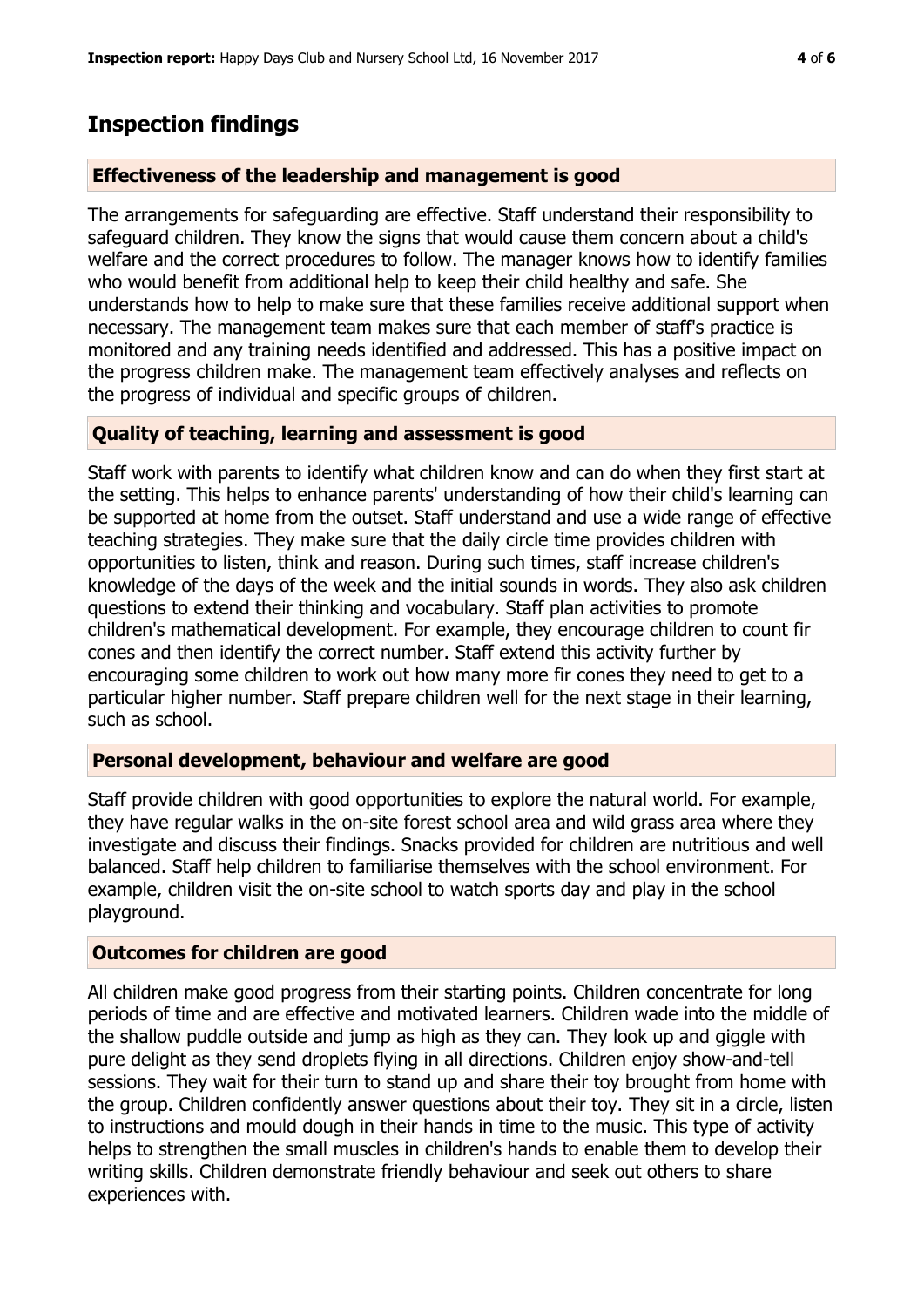# **Setting details**

| Unique reference number                             | EY465817                                                                             |  |
|-----------------------------------------------------|--------------------------------------------------------------------------------------|--|
| <b>Local authority</b>                              | <b>Cheshire East</b>                                                                 |  |
| <b>Inspection number</b>                            | 1102580                                                                              |  |
| <b>Type of provision</b>                            | Full-time provision                                                                  |  |
| Day care type                                       | Childcare - Non-Domestic                                                             |  |
| <b>Registers</b>                                    | Early Years Register, Compulsory Childcare<br>Register, Voluntary Childcare Register |  |
| Age range of children                               | $2 - 12$                                                                             |  |
| <b>Total number of places</b>                       | 50                                                                                   |  |
| Number of children on roll                          | 44                                                                                   |  |
| Name of registered person                           | Happy Days Club & Nursery School Limited                                             |  |
| <b>Registered person unique</b><br>reference number | RP530168                                                                             |  |
| <b>Date of previous inspection</b>                  | 10 March 2014                                                                        |  |
| <b>Telephone number</b>                             | 07796 691671                                                                         |  |

Happy Days Club and Nursery School Ltd registered in 2013. It is one of two settings owned by the same provider. The setting employs 16 members of childcare staff. Of these, two hold appropriate early years qualifications at level 4 and eight hold appropriate early years qualifications at level 3. The setting opens from Monday to Friday, all year round. Sessions are from 8am until 6pm. The setting provides funded early education for two-, three- and four-year-old children.

This inspection was carried out by Ofsted under sections 49 and 50 of the Childcare Act 2006 on the quality and standards of provision that is registered on the Early Years Register. The registered person must ensure that this provision complies with the statutory framework for children's learning, development and care, known as the early years foundation stage.

Any complaints about the inspection or the report should be made following the procedures set out in the guidance 'Complaints procedure: raising concerns and making complaints about Ofsted', which is available from Ofsted's website: www.gov.uk/government/organisations/ofsted. If you would like Ofsted to send you a copy of the guidance, please telephone 0300 123 4234, or email enquiries@ofsted.gov.uk.